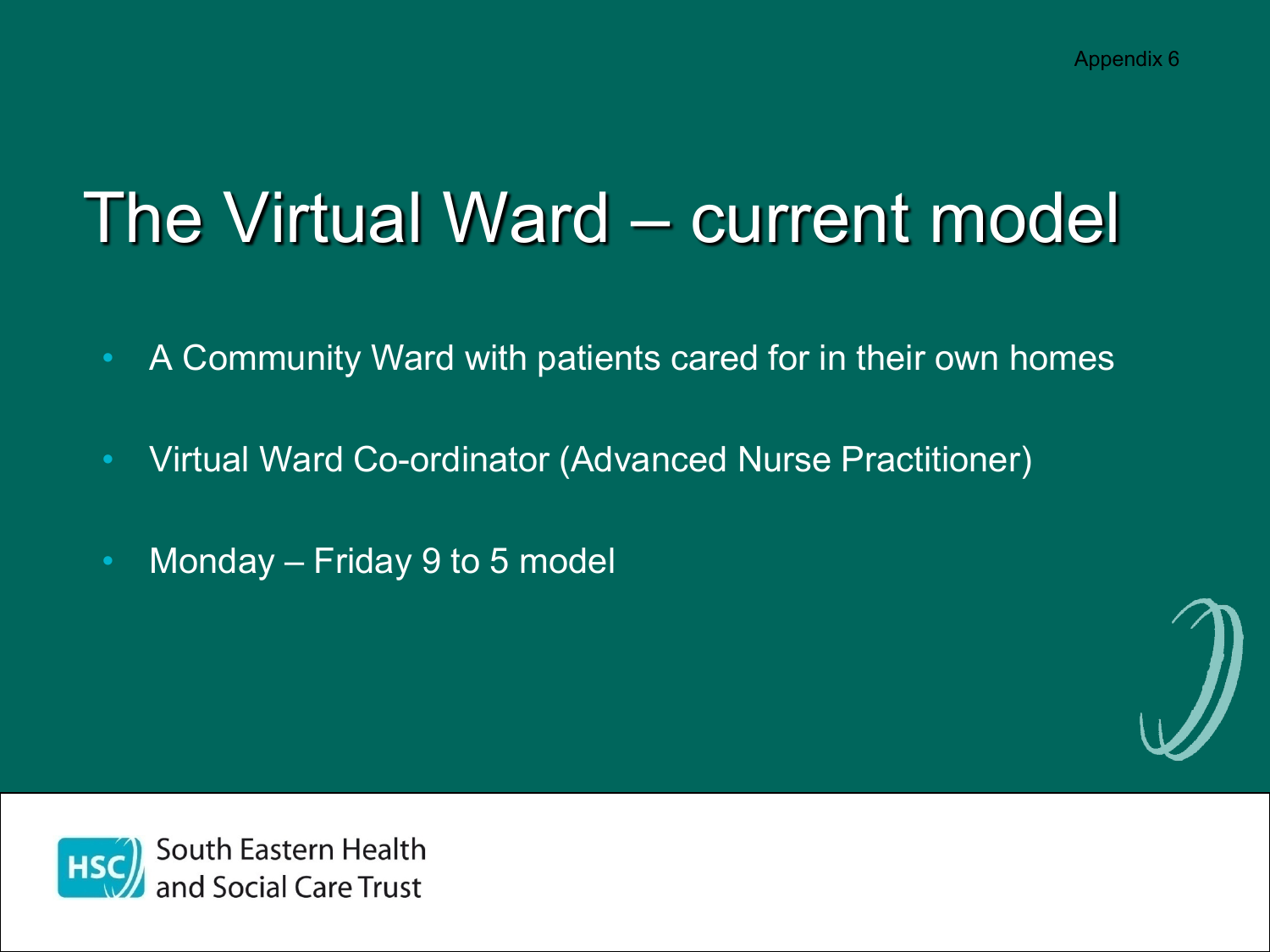## The Virtual Ward and TYC

- Dedicated Community Ward Team (a core team of generalists) district, treatment room and practice nurses, GPs in and out-ofhours, AHPs, CPNs and social care staff
- Led by District Nursing Sister
- An 'outer' specialist team of GP's with a Specialist Interest (GPwSI), specialist nurses, specialist AHPs and Community Outreach Consultants.
- Rapid access to Specialist Hospital Teams



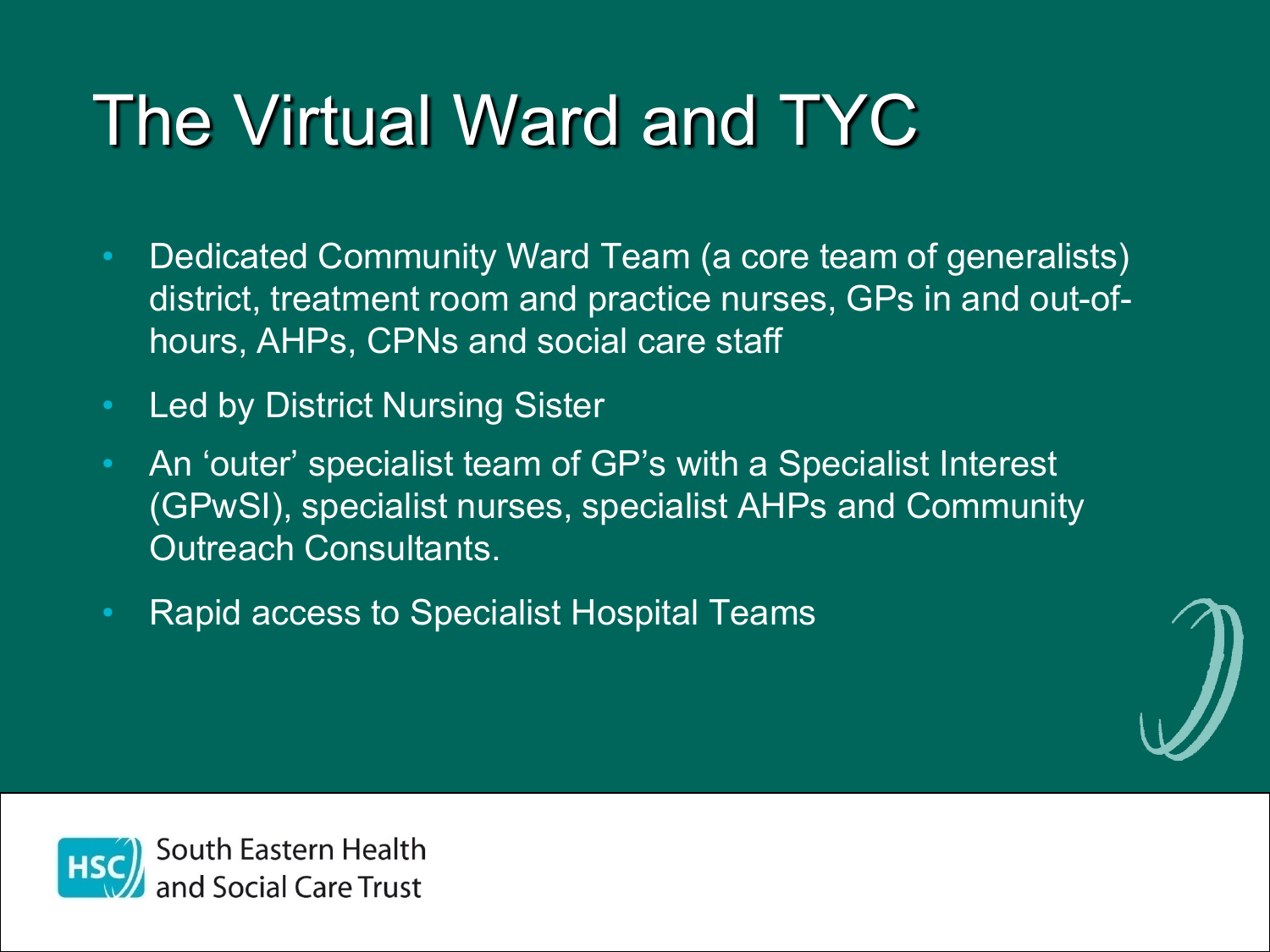## New Skill set for District Nursing Sisters

- Enhanced Change Management skills
- Enhanced Leadership skills
- Enhanced Management Skills
- Enhanced Service User involvement key